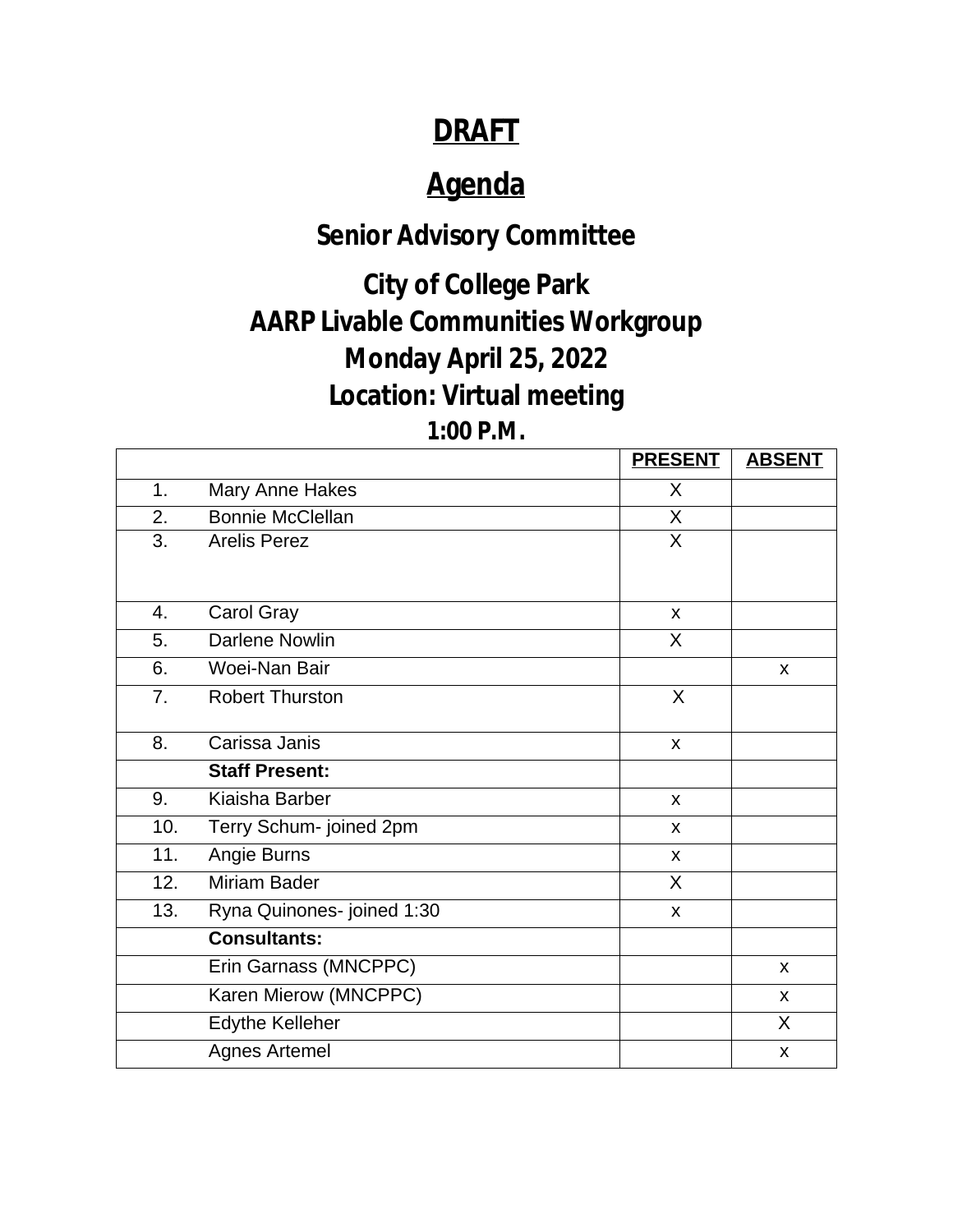#### **Call to Order**

- 1. Approval of Agenda 04/25/2022 1:05 Robert Thurston
	- a. Agenda approved without change.
- 2. Approval of Minutes 03/28/2022
	- a. Arelis Perez moved to approve the agenda without objections. 2<sup>nd</sup> by Darlene Nowlin

#### **Old Business**

#### **Kickoff Event on May 13**

Awaiting review of planning for Kickoff from Communications

-Kevin Blackerby out sick

-Ryna Quinones will join on his behalf

Questions: When will communications go re: event

Kiaisha updated on communication and response by Mr. Blackerby about requests by AARP Livability at the event drafted by Robert Thurston. Update was sent to Senior Advisory Committee

-Carissa Janis requested that NHN recruitment be part of the event; group discussed that it fit with domains and could be a part of event under tent. -Arelis P. offered that AARP kick off should mostly focus on AARP livability initiative and NHN presence should not compete and could host another event.

-Mary Anne H. agreed and suggested a smaller NHN presence with flyers Ryna joined call at 1:30-

-clarified that event will begin promotion at the end of the week - Event will be 6:30-8:30

-some opportunity for stage time in between music

-Ryna Q can help with promo specific to AARP Livability effort

-Ryna will follow up on opportunities to speak/have guest acknowledged

-discussion about what words/logo/graphic would go on tshirts or signs.

Committee members put tshirt sizes in chat

-Robert T will contact AARP for logo for t shirt. Ryna Q gave type of file neededfinally decided that final shirt will not include logo

- Kiaisha B. put logo examples in chat; Ryna and Kiaisha will mockup and send to group. Can use for signage as well

-creating an age friendly community- Terry S.